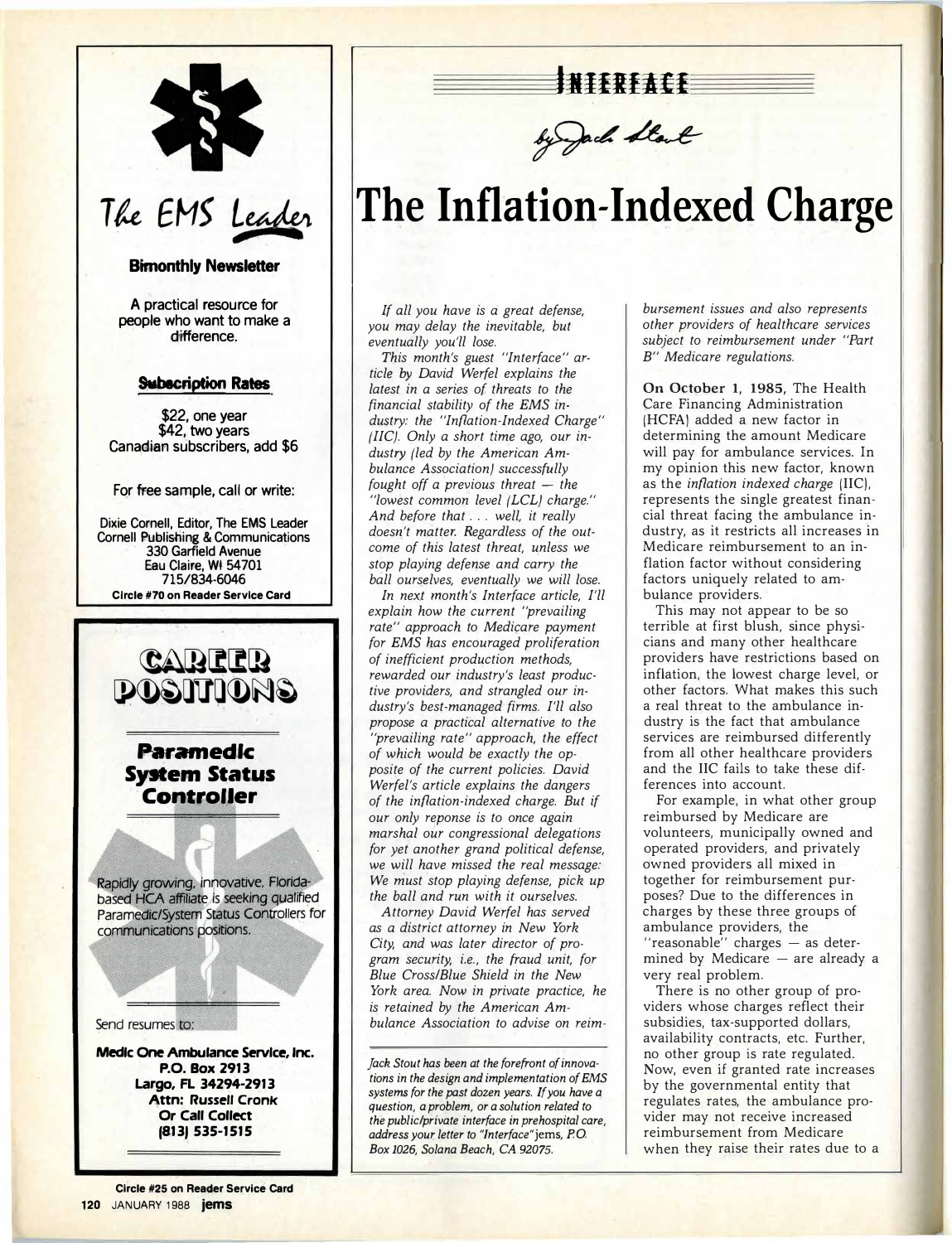quirk in the law that does not make equity adjustments (i.e. adjustments to customary charge) an exception to the IIC.

To better understand this problem, perhaps a little background is in order.

#### **History**

For many years, HCFA and Congress have wrestled with the problem of skyrocketing increases in healthcare costs. Various controls have been put into place to restrict the rate of increases in Medicare expenditures. For example, when Congress passed the Deficit Reduction Act of 1984 (DEFRA), it "froze" the customary and prevailing rates of physicians at the July 1983-June 1984 levels. Although it was initially to be a 15-month "freeze," it was later extended by various Emergency Extension Acts and COBRA (the 1985 budget bill) through December 31, 1986. Then, under the Omnibus Reconciliation Act of 1986 (OBRA), a maximum allowable actual charge restriction was placed, not on Medicare reimbursement, but on the amounts non-participating physicians would be allowed to charge Medicare patients. Still further, physician reimbursement was restricted by the Medicare Economic Index (MEI), a cumulative index tied to inflation. (For 1987 the MEI was 3.2 percent. In 1988 it will be 3.6 percent.)

Similarly, under DEFRA, 1984, fee schedules were established to control payments to clinical diagnostic laboratories. Thus, payment to such labs is no longer based on prevailing or customary charges.

Ambulance services, along with durable medical equipment, prosthetic, portable X-ray and other non-physician services, had no inflation-based restriction until  $HCFA - not Congress - pro$ mulgated the IIC.

The IIC was originally proposed in the Federal Register on August 16, 1985 as a Notice of Proposed Rulemaking (50 FR 33324). On October 1, 1985 it was published as a final rule. The 30-day period between publication and effective date was waived. Thus, the IIC became effective for services on or after October 1, 1985.

#### **Definitions**

The IIC adds an additional factor to those factors HCFA uses in determining reasonable charges and, therefore, its allowable charge.

The IIC is defined as the lowest of the reasonable charge screens for the previous fee screen year (FSY) updated by an inflation adjustment factor. The screens are defined in Section 5025B of the Medicare Carriers Manual as including not only the prior FSY's customary and prevailing charges *but also the prior*  IIC (although the lowest charge level is also one of the screens listed, it is omitted herein as it does not apply to ambulance services). The inflation adjustment factor is based on the CPI for urban consumers for a 12 month period ending 6/30.

The inflation factor for FSY 1986 was set at zero percent. Therefore, while ambulance providers were not "frozen" last year, they received no increase. For FSY 1987, the factor was set at 1.7 percent.

The following example may help:

|                              | <b>FSY 1985</b> | FSY 1986 FSY1987 |       |
|------------------------------|-----------------|------------------|-------|
| Prevailing<br>charges        | 100             | 110              | 115   |
| Customary<br>charges         | 96              | 100              | 105   |
| Inflation-<br>indexed charge | N/A             | 96               | 97.63 |

Assuming the customary and prevailing charges were increased

## **Equipment for** the Cari Profession

• Featuring ALL **Name Brands** including: FERNO/ LSP/KENDALL/ **HUDSON** and many more

• Priced to fit your budget

• Ask for our **Free Catalog** 



**Order Today TOLL FREE** (800) 523-5905 **SOUTH MEDICAL/ SHORE** 

**lVIESCO**